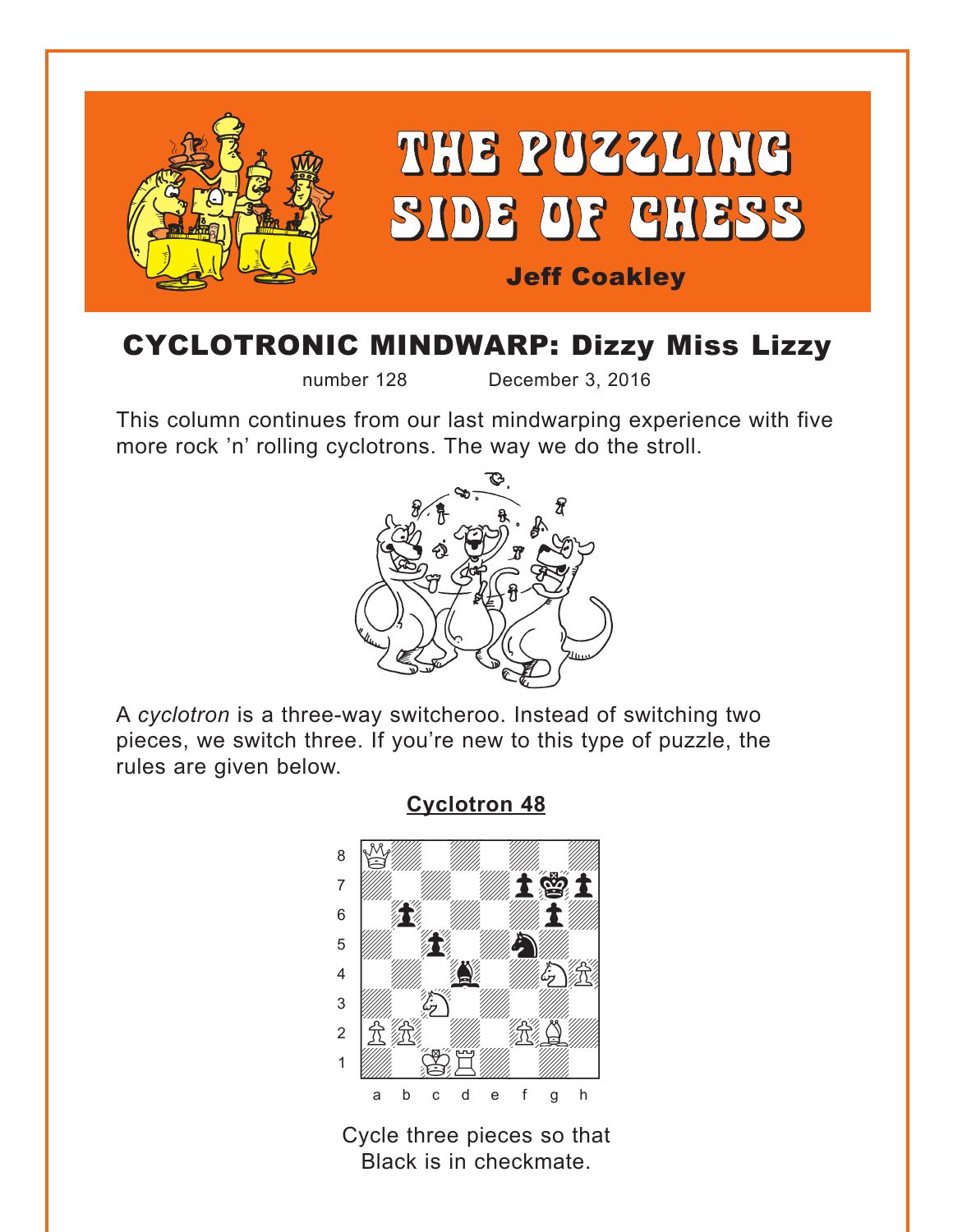#### *CYCLOTRONS*

<span id="page-1-0"></span>*Switch the position of three pieces so that Black is in checkmate. No actual chess moves are made. The pieces simply swap squares. The pieces trade places in a "cycle". Piece A goes to square B, piece B goes to square C, and piece C goes to square A.* 

*Any three pieces can trade places. Colours do not matter. The cycled pieces can be all white, all black, or a mix of both. Cycling the black king is a common trick.* 

*The position after the cycle must be legal. This rule implies several things.* 

- *a) A pawn cannot be on the 1st or 8th rank.*
- *b) Both kings cannot be in check.*
- *c) There must be a way to reach the position with a legal white move. Impossible checks, especially double checks, are a frequent "violation".*
- *d) In some cases, retrograde analysis is required to decide if the position after a cycle is legal.*



**[Cyclotron 49](#page-5-0)**



Cycle three pieces so that Black is in checkmate.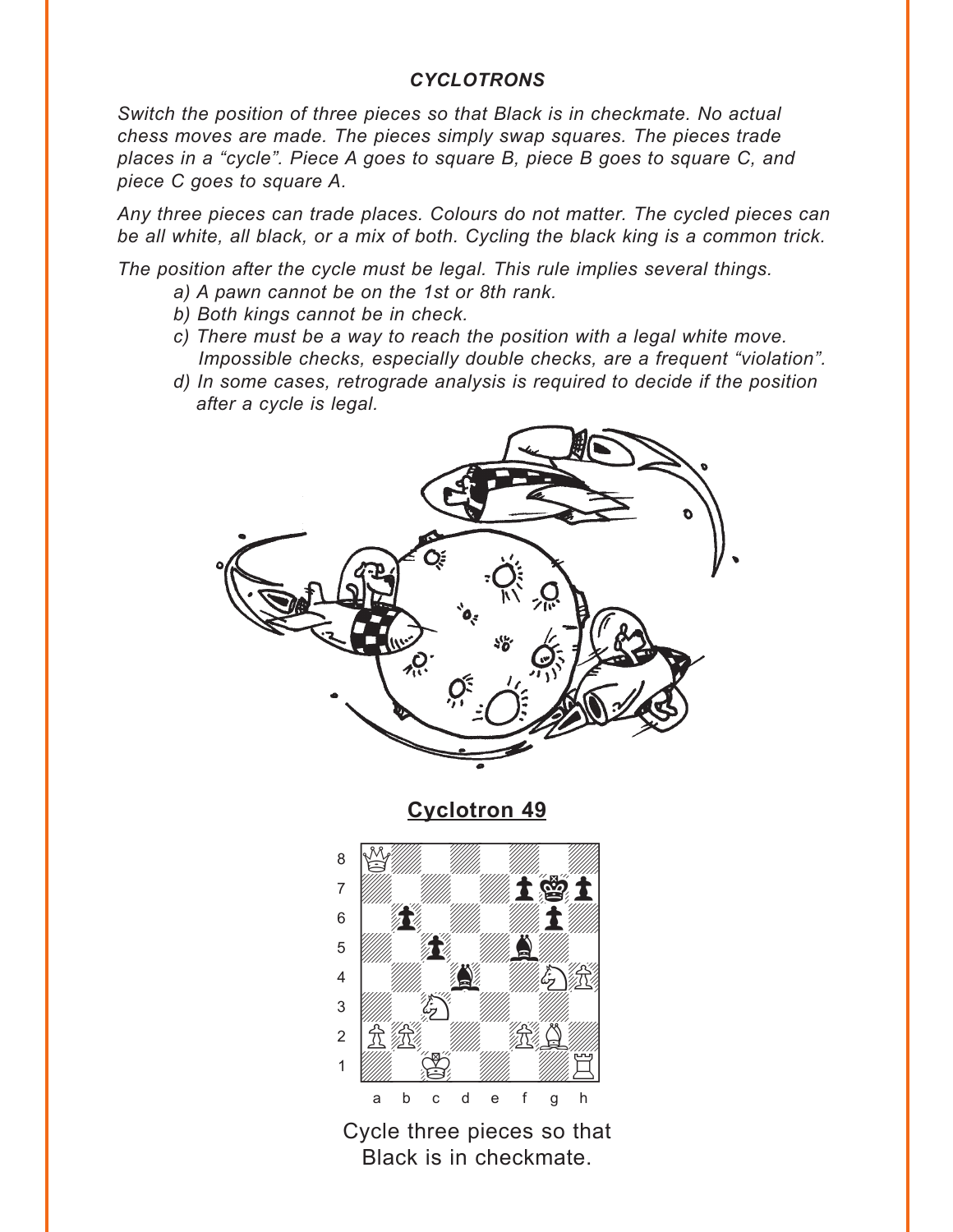<span id="page-2-0"></span>

Cycle three pieces so that Black is in checkmate.

*Dizzy, Miss Lizzy* is a classic rock 'n' roll number from 1958 written by Larry Williams (1935-1980) of New Orleans. The song, featuring Williams on piano and vocals, in the style of his friend Little Richard, peaked at #69 on the Billboard charts.

Another well-known hit by Larry Williams is *Bony Moronie* ("skinny as a stick of macaroni"). The Beatles covered three of his songs: *Slow Down*, *Bad Boy*, and *Dizzy Miss Lizzy* which appeared on their 1965 album *Help!*



**[Cyclotron 51](#page-6-0)**

Cycle three pieces so that Black is in checkmate.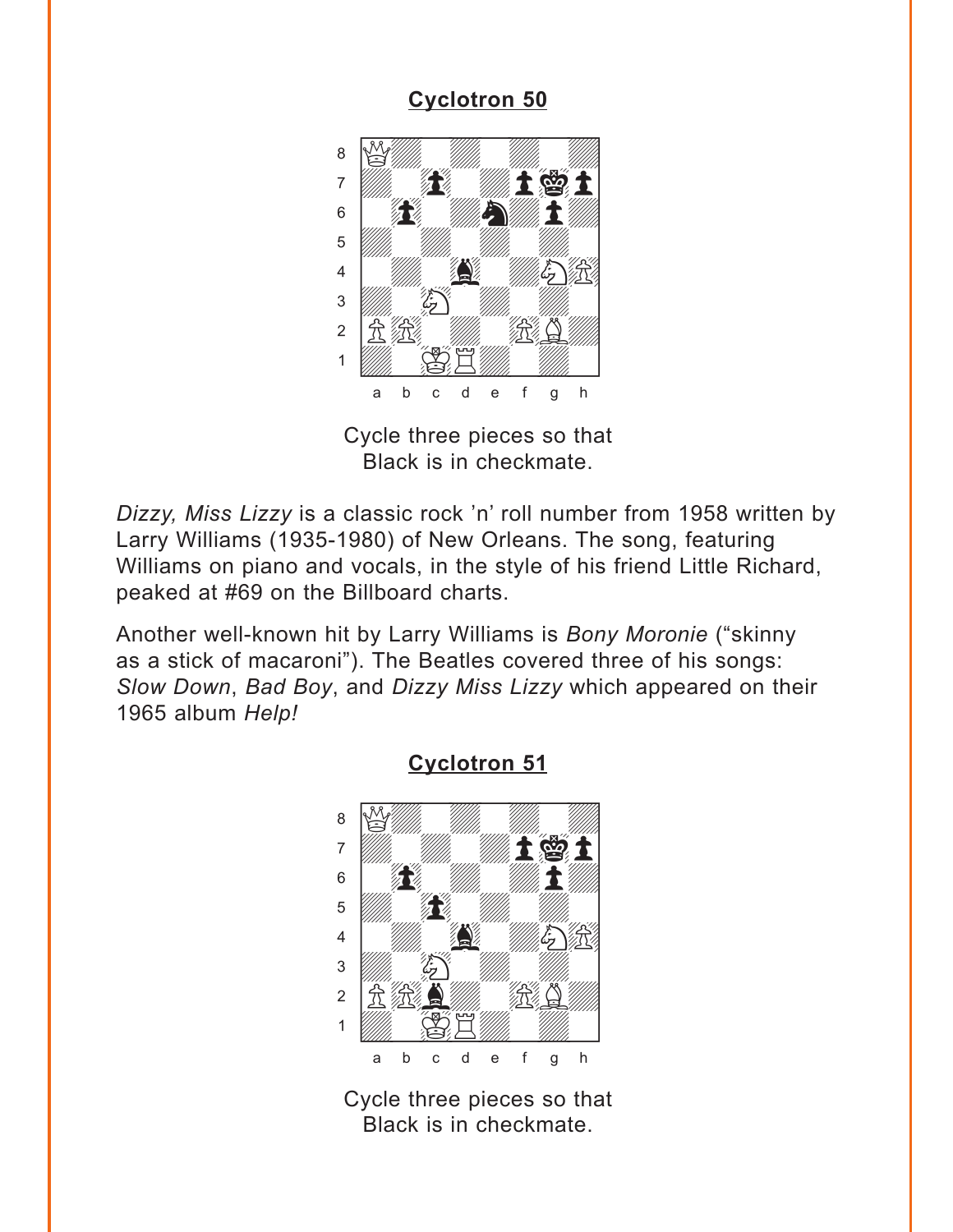<span id="page-3-0"></span>

Cycle three pieces so that Black is in checkmate.

A compilation album called *Dizzy Miss Lizzie* collected 15 Larry Williams singles from two record labels: *Speciality* and *Chess*.



The Plastic Ono Band performed *Dizzy Miss Lizzy* at the *Toronto Rock and Roll Revival* in 1969. Group members were John Lennon, Yoko Ono, Eric Clapton, Alan White, and Klaus Voorman. Still spinnable on their album *Live Peace in Toronto 1969*.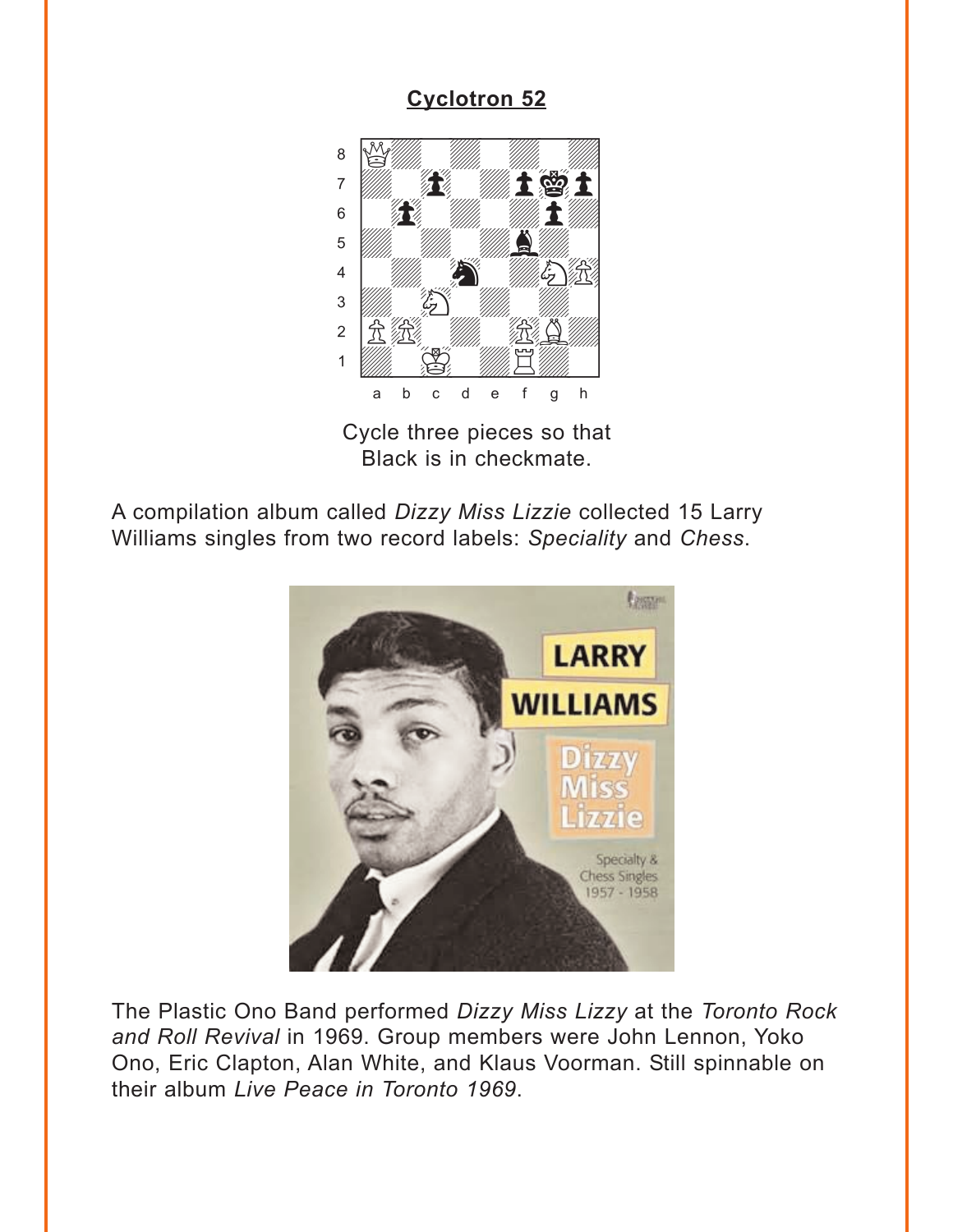## <span id="page-4-0"></span>**SOLUTIONS**

All cyclotrons by J. Coakley. *Puzzling Side of Chess* (2016).

**PDF hyperlinks.** You can advance to the solution of any puzzle by clicking on the underlined title above the diagram. To return to the puzzle, click on the title above the solution diagram.

*Archives***.** Other columns with similar problems can be found in the Puzzling Side archives (55, 89, 92, 95, 119, 126). For more information on ordinary switcheroos, see column 4.



#### **[Cyclotron 48](#page-0-0)**

Nc3 $\rightarrow$ f5 Nf5 $\rightarrow$ g6 g6 $\rightarrow$ c3

The cycle  $Qa8 \rightarrow b6$  b6 $\rightarrow q7$  Kg7 $\rightarrow a8$ ? is illegal because Black has an impossible pawn formation (f7 g6 g7 h7).

The order in which the pieces are cycled is not important. The resulting position will still be the same. See diagram below.

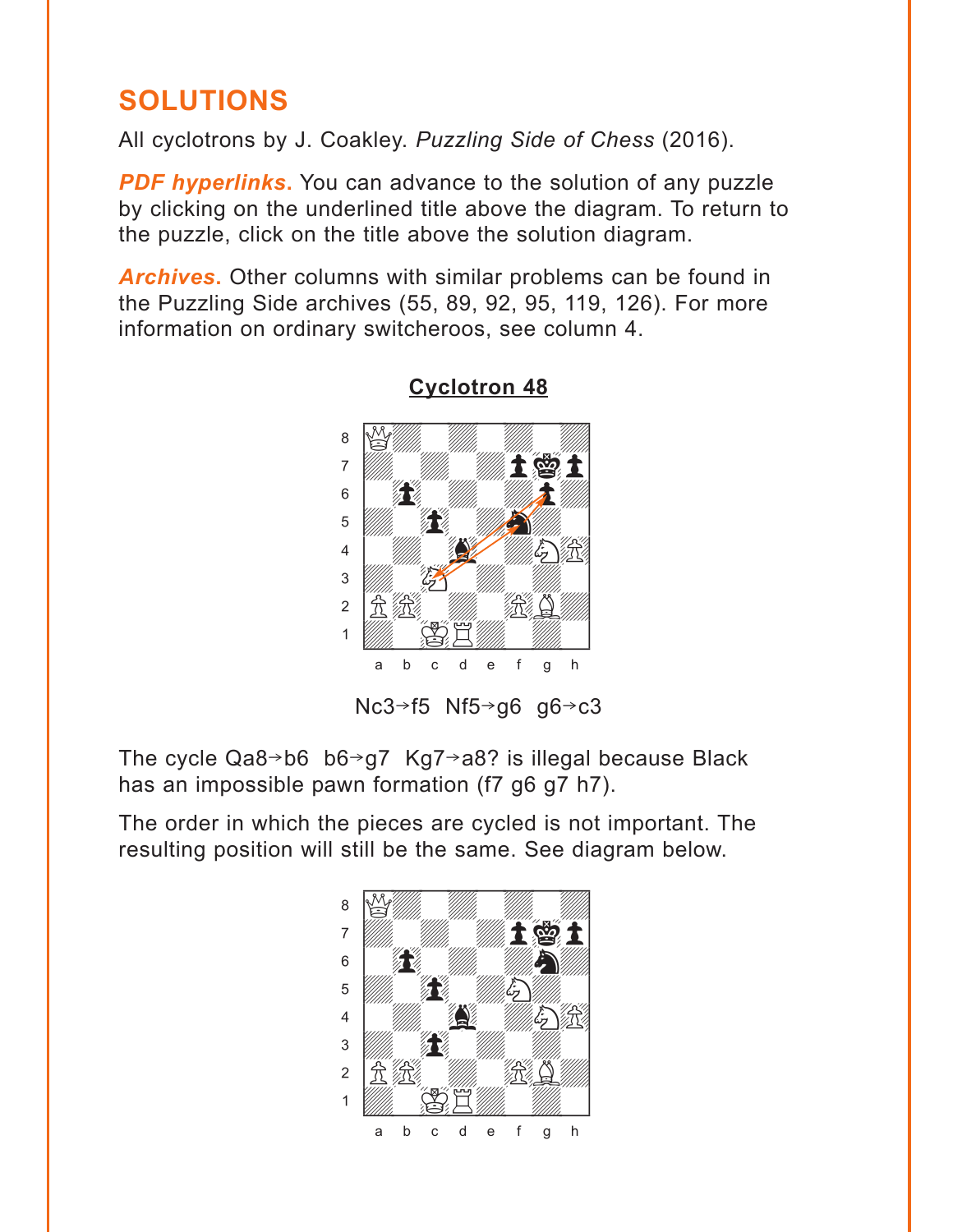<span id="page-5-0"></span>



Black king travels, mate unravels.

**[Cyclotron 50](#page-2-0)**



Nc3 $\rightarrow$ e6 Ne6 $\rightarrow$ f7 f7 $\rightarrow$ c3

The cycle Qa8 $\rightarrow$ c7 c7 $\rightarrow$ g7 Kg7 $\rightarrow$ a8? is illegal because Black has an impossible pawn formation (f7 g6 g7 h7).



*A famous Liz.*